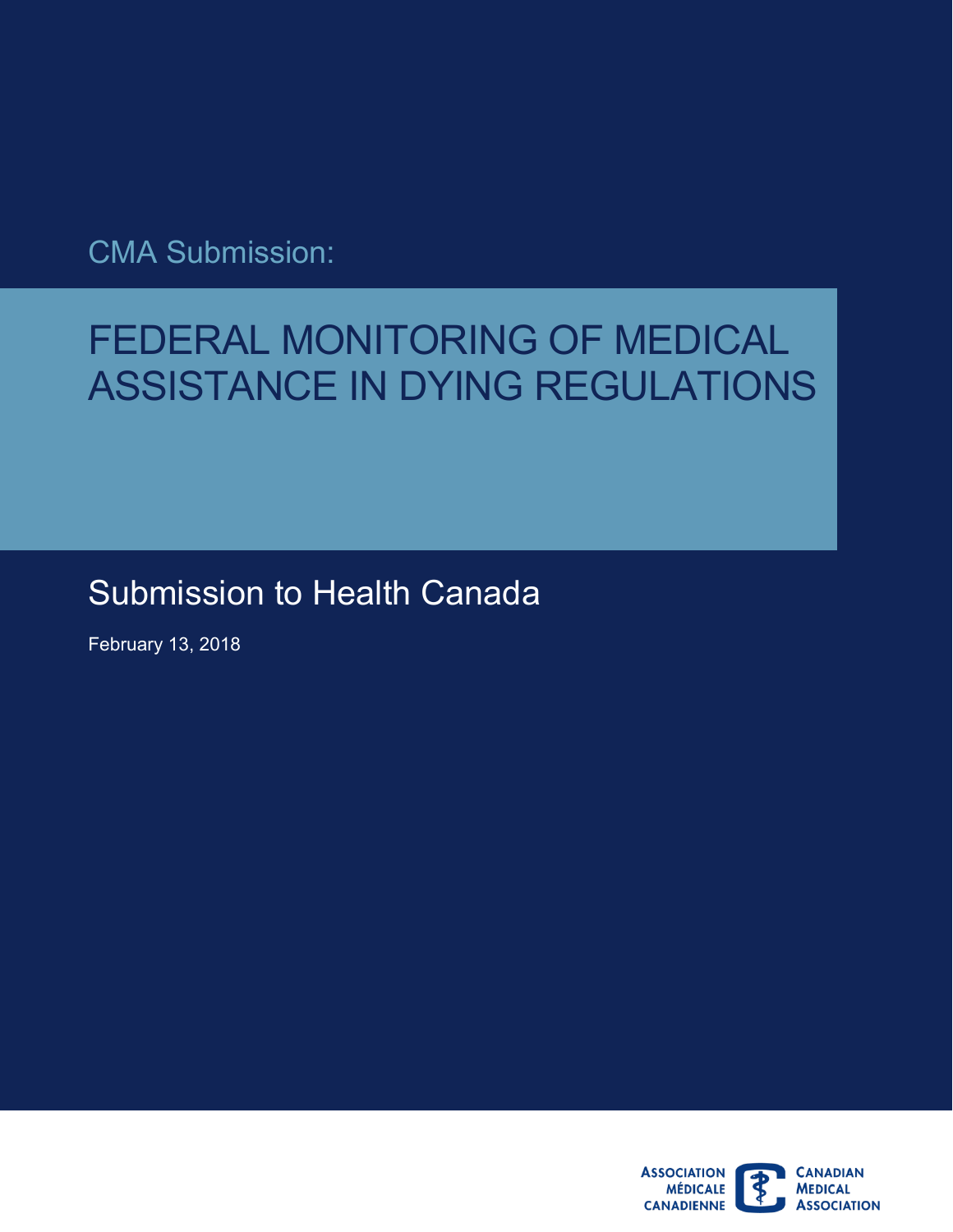The Canadian Medical Association (CMA) is the national voice of Canadian physicians. Founded in 1867, the CMA's mission is empowering and caring for patients.

 On behalf of its more than 85,000 members and the Canadian public, the CMA performs a wide variety of and providing leadership and guidance to physicians to help them influence, manage and adapt to changes<br>in health care delivery. functions. Key functions include advocating for health promotion and disease/injury prevention policies and strategies, advocating for access to quality health care, facilitating change within the medical profession,

The CMA is a voluntary professional organization representing the majority of Canada's physicians and comprising 12 provincial and territorial divisions and over 60 national medical organizations.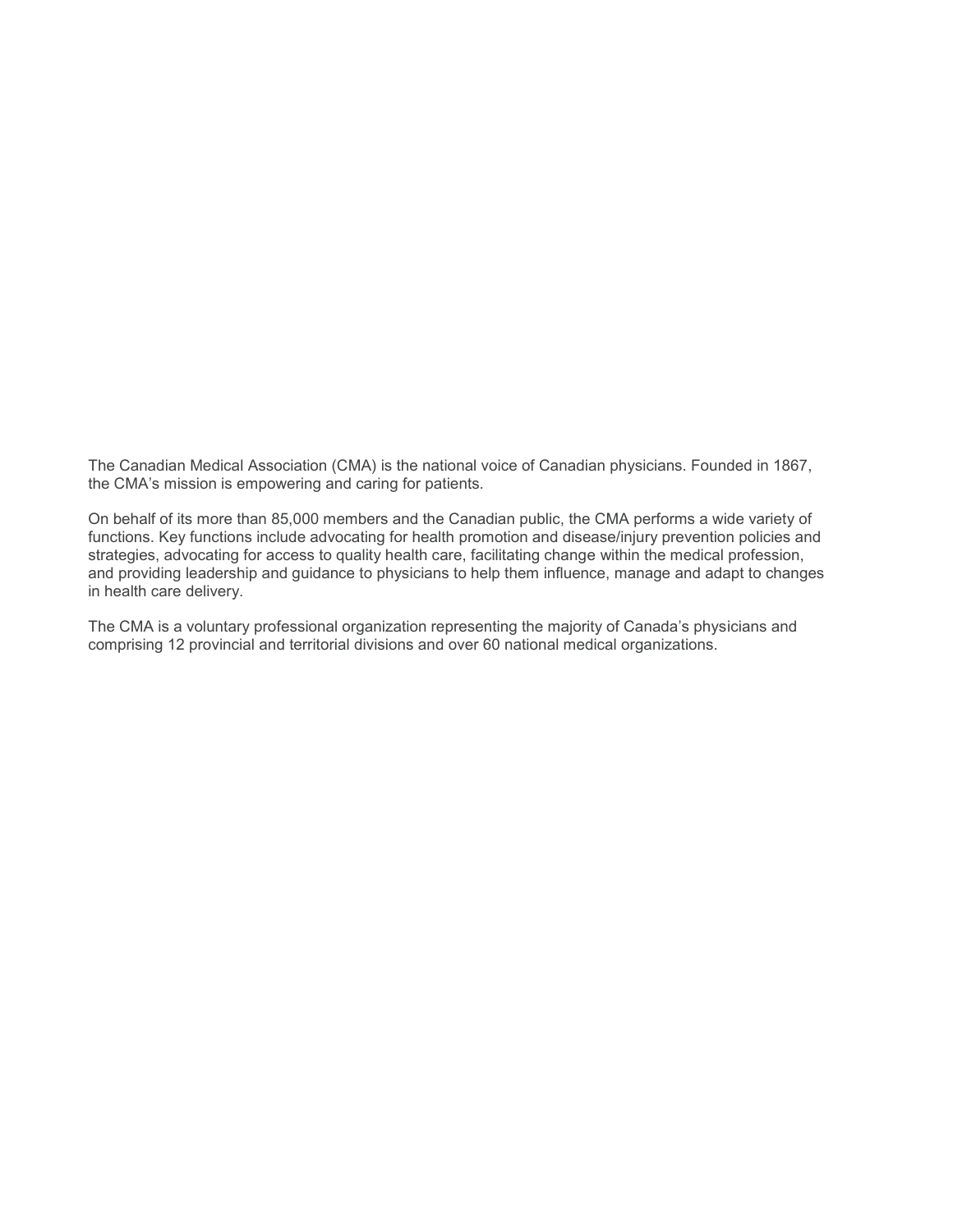monitoring of Medical Assistance in Dying in Canada. The Canadian Medical Association (CMA) is pleased to provide input on the proposed regulations of the federal

 very important to monitor the implementation and implications of medical assistance in dying. The CMA fully supports the proposed intent of the regulations, in particular, public accountability and transparency and safeguards for vulnerable patient populations. Tracking trends and carrying out research is

The CMA further supports the intent to provide electronic reporting and guidance documents, and to leverage any synergies between the federal and provincial/territorial governments, especially to prevent duplication and to promote consistency in reporting across the country.

The CMA would like to raise the following critical areas for your consideration:

#### **1. Definitions/parameters of terms**

 There continues to be a need to more clearly define several terms to ensure consistency of reporting. For example:

- a. Who constitutes a "practitioner"? One can argue that there is a broad scope of who is "a medical practitioner or nurse practitioner". Is it the practitioner who provides MAiD? Or he practitioner who first reads a patient's request for MAiD? Or is the first practitioner? Or second practitioner who assesses the patient?
- practitioner)? A therapeutic relationship is not required to access MAiD. This criterion should be removed and relationship includes, it should be clearly defined. b. What constitutes a therapeutic relationship (as one of the eight proposed items to be collected about the if not, given the differences in opinion in the health professions as to what constitutes a therapeutic
- c. What constitutes a request, a written request, the receipt of a request? If reporting obligations are "triggered" by a patient's "written request", at what point is that request actually triggered? The very first practitioner who receives the patient's written request? Or the practitioner who conducts the eligibility assessment upon receipt of the written request? Or the practitioner who provides the prescription or carries out the procedure?
- d. On a related point, without clear definitions, any future comparative analysis of research or trends will be difficult as there will be no common starting point.
- e. There continues to be confusion on how to count or when to start counting the required 10 clear days. There are many reasons why this requires more clarity.

#### **2. Collection and protection of data**

We applaud Health Canada for further reducing and revising data requirements. We submit, however, that further reductions are required for several reasons, including adherence to privacy best practices that require the collection of *the least amount of data necessary* to achieve reasonable purposes. In particular:

- practitioners, data sharing agreements should be required; for example, agreements between the federal a. In view of the quantity and highly personal and sensitive data that will be collected about patients and government and provincial/territorial governments or between researchers and others requesting use of the data to facilitate the appropriate sharing of data.
- b. Collection of personal information should be limited to what is relevant to the purpose of monitoring medical occupation is beyond the scope of the eligibility criteria outlined in the legislation and thus beyond the scope assistance in dying. Personal information, such as the patient's full postal code, marital status, or principal of the purpose of monitoring the impact of the legislation.
- c. Any "characteristics" of the patient should refer only to the eligibility criteria. If other data will be collected beyond that scope, the justification for doing so, and the characteristics themselves, should be clearly outlined.